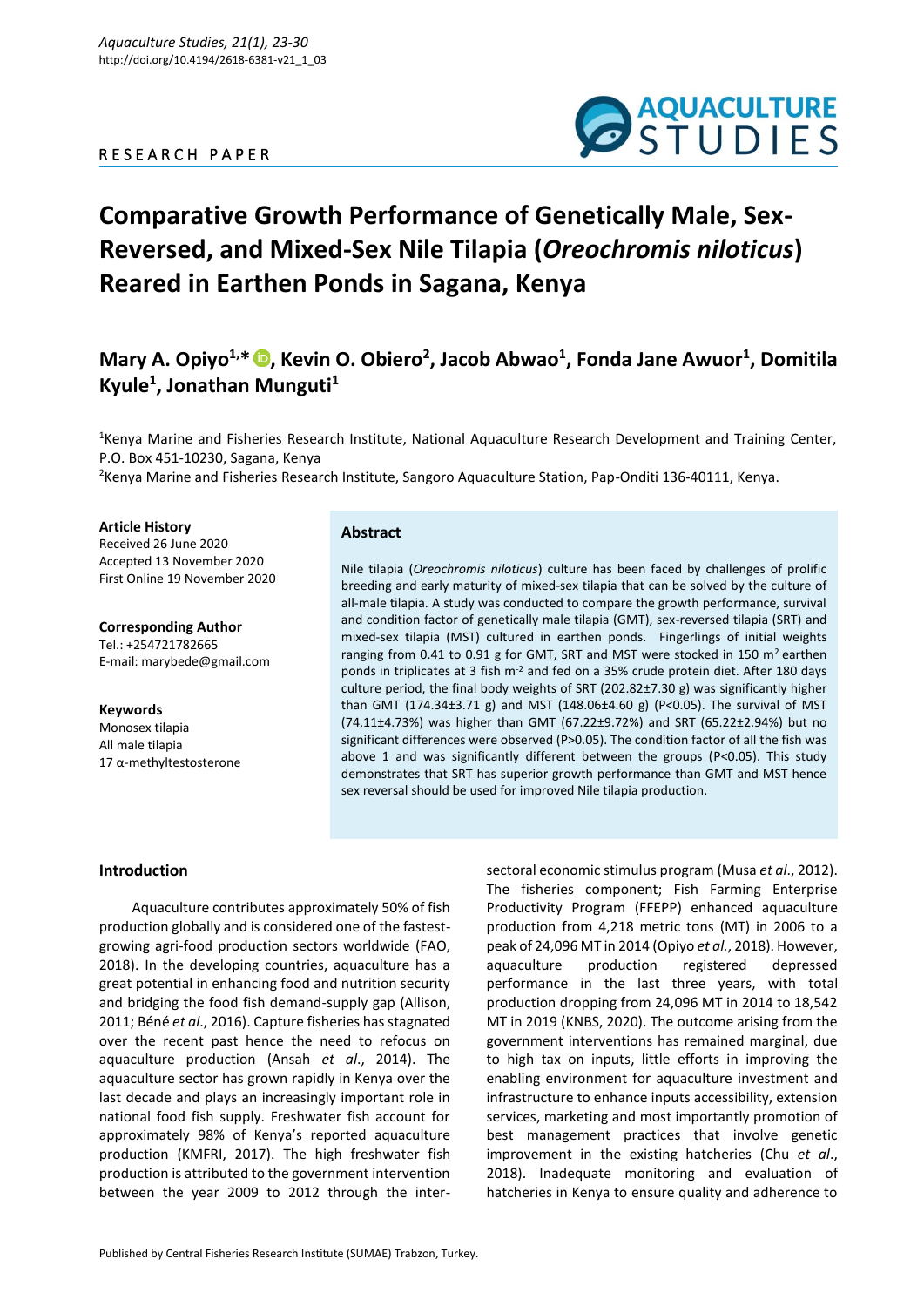set guidelines has resulted to poor quality seeds supplied to fish farmers (Nyonje *et al.*, 2018).

Tilapias are among the most important warmwater fishes cultured globally (Charo-Karisa *et al.*, 2006). Among the wide variety of tilapias, Nile tilapia (*Oreochromis niloticus)* is the most cultured fish species in Kenya contributing 80% of aquaculture production (Mbugua, 2008; Opiyo *et al.,* 2018). *O. niloticus* has favourable aquaculture characteristics which include high tolerance to poor water quality, market acceptance, breeding in captivity, efficient utilization of plant-based diets and resistance to disease (Fitzsimmons, 2000; Liti *et al*., 2005; El-Greisy & El-Gamal, 2012). Other indigenous tilapia species, though not popular include Singida tilapia (*Oreochromis esculentus*, Graham 1928); Victoria tilapia (*Oreochromis variabilis*, Boulenger 1906); and, Redbelly tilapia (*Coptodon zillii*, Gervais 1848). Africa's and Kenya's contribution to tilapia production worldwide is still minimal despite the existing potential and resources that can promote aquaculture production including; favourable climate, good soil and sufficient water (FAO, 2018; Opiyo *et al.*, 2018). In Kenya, the culture of Nile tilapia has been faced by significant setbacks from inbreeding, uncontrolled reproduction resulting in stunted growth and low market value (Ngugi *et al*., 2007). These challenges can be addressed through production of all male tilapia and genetic improvement initiatives.

Monosex tilapia production through sex reversal has been the most commonly used method embraced by farmers globally (Mair & Little, 1991; Celik *et al*., 2011). Monosex male tilapia culture enhances the production of faster-growing males and control challenges emanating from unwanted reproduction, overcrowding and harvest of undersized fish due to feeding competition (Kamaruzzaman *et al.*, 2009; Singh *et al.*, 2017). In this technology, the metabolic energy in males is directed towards growth and masculinization (El-Greisy & El-Gamal, 2012; Amoussou *et al*., 2019). In females, however, the metabolic energy is usually channeled towards reproduction leading to slow growth (El-Greisy & El-Gamal, 2012). The most preferred production method of all-male tilapia involves oral administration of diet impregnated with the male hormone, 17 α-methyltestosterone (17-α-MT) to tilapia fry at day one after yolk absorption when they are still sexually undifferentiated for 28–30 days (Phelps & Popma, 2000).

As a result of unpredictable seed quality and environmental concerns over the use of hormones for sex reversal, genetic research led to the production of genetically male tilapia (GMT), where YY "super males" are crossed with genetically female tilapia (XX females) to produce all-male (XY males) progeny and have been undertaken for years for commercial applications (Mair *et al*., 1997; Chen *et al*., 2018). The GMTs are all-male and are supposed to have higher growth, delayed maturity and higher yield than other male tilapias. Production of male tilapia through YY technology is considered environmentally friendly and reliable. However, limited information exists in Kenya on the growth performance and yield of genetically male tilapia produced from the super YY males. Although improved tilapia strains have significantly increased the productivity, farm output and profit levels associated with tilapia farming is still very low in Kenya and other Sub-Saharan countries compared to China and other Asian countries (Chen *et al*., 2018), leading to low production (Kumar & Engle, 2016). In commercial aquaculture facilities, the growth performance of fish is the most important influencing factor concerning economic benefit (Lugert, *et al.*, 2016). Therefore, determination of optimal environmental conditions for fish growth and achievement of the desirable market size is essential for optimizing aquaculture production (Azaza *et al*., 2008). This study was designed to compare the growth performance of genetically male tilapia (GMT), hormonally sex-reversed male tilapia (SRT) and mixed-sex tilapia (MST) reared in earthen pond culture system in Kenya.

#### **Materials and Methods**

#### **Study Area and Experimental Fish**

The study was conducted at the Kenya Marine and Fisheries Research Institute (KMFRI) - Sagana Centre (located at 0°39'S, 37°20'E and 1230 m above the sea level). The culture units were nine earthen ponds of 150  $m<sup>2</sup>$  each stocked with 450 Nile tilapia fingerlings at the rate of 3 fish m<sup>-2</sup>. The genetically male tilapia from YY "super males" and genetically females (GMT) were purchased from Athi Fish Farm and Hatchery located in Athi River town, Kenya. Both the YY males and genetically female tilapias were initially sourced from Til Aqua International, the Netherlands by Jambo Fish Western Ltd. The YY male and genetically female broodstock were expected to produce genetically allmale tilapia (GMT) with a male ratio >99% without use of hormones. Sex reversed tilapia fingerlings (SRT) were produced at KMFRI Sagana hatchery through hormonal sex reversal using 17 α-methyltestosterone treated diet (60 mg kg-1 feed) prepared by the alcohol evaporation technique (Shelton *et al.,* 1978). Fry were fed on hormone-laced feed for 28 days and reared in a nursery for 2 weeks before the experiment. Mixed-sex Nile tilapia (MST) fingerlings were sourced from KMFRI Sagana hatchery.

#### **Experimental Design**

The experiment was conducted for 180 days (August 2018 to January 2019). During these months, August was the coldest month, with average water temperatures of 22 °C while November was the hottest month with an average water temperature of 26 °C. Before the start of the experiment, fish were transferred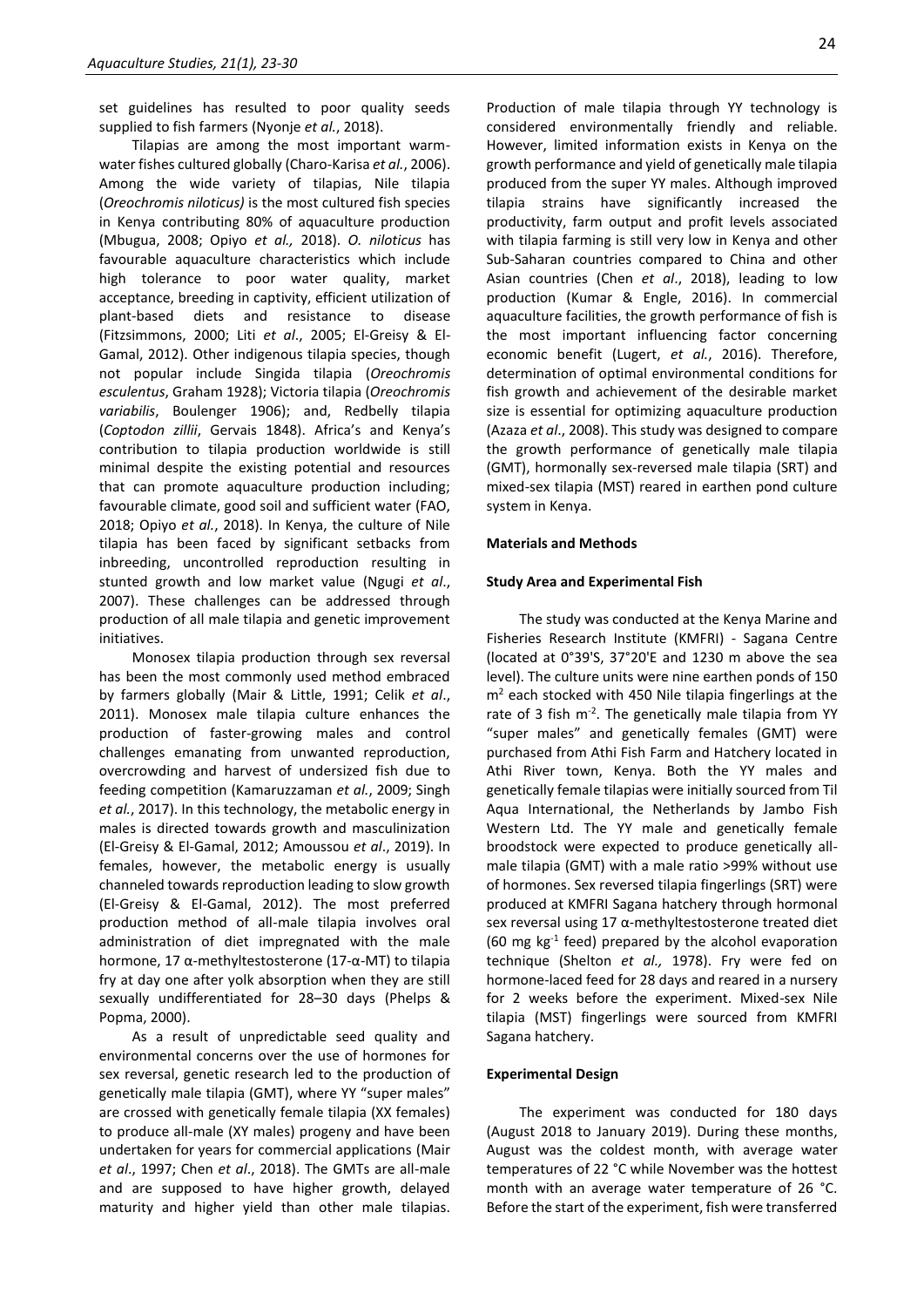into different hapa nets installed in an earthen pond where they were fed three times a day with a standard 35% crude protein (CP) commercial diet (Aller Aqua feeds) for 2 weeks as an acclimatization period before introduction into the grow-out earthen ponds. The ponds were limed and treated to remove any unwanted fish. The GMT, SRT and MST fingerlings of average body weight of 0.91±0.06 g; 0.41±0.02 g and 1.42±0.08 g respectively, were stocked in  $150m^2$  grow-out earthen ponds at a stocking density of 3 fish m<sup>-2</sup>. Fish were fed twice daily on commercial tilapia diets (35% CP Aller Aqua feeds) at 5% body weight and reduced to 3% body weight in the fourth month. The feed was administered to fish using pre-weighed feed containers depending on the biomass in the pond.

#### **Water Quality Monitoring**

Water quality parameters including Dissolved oxygen (DO) concentrations, temperature, and pH were measured in situ weekly using a multi-parameter water quality meter, model H19828 (Hanna Instruments Ltd., Chicago, and IL., USA). Total Ammonia Nitrogen (TAN), Total nitrogen (TN), Nitrates ( $NO<sub>2</sub>$ ), and Nitrites ( $NO<sub>3</sub>$ ), were measured weekly using standard laboratory water quality analysis methods by Boyd & Tucker (1998).

#### **Fish Sampling**

Fish were sampled monthly using a seine net. A random sample of 30 fish was collected from each pond for individual weight and length measurements. The fish were weighed using an electronic balance (readability 0.01 g) model KERN 572-33, Germany, and total length (cm) measured using a measuring board to the nearest 0.1 cm and returned to their respective ponds. At the end of the experimental period, fish were deprived of feed for 24 hours, all the experimental ponds were drained and all the fish were harvested, counted, and weighed individually. Fish growth performances were evaluated in terms of final total length (cm), weight (g), daily weight gain (DWG), specific growth rate (SGR), survival (%), feed conversion ratio (FCR) and condition factor (K-Factor). The following formula were used for the calculations;

SGR (%)=100 (lnWt–lnW0/t)

Where:-(ln=natural logarithm, W0=initial weight (g), Wt=final weight (g) and t=time in days from stocking to harvesting.

Daily Weight gain (g/day)=100(Wt-W0)/t

Condition factor (K)=100W/L<sup>3</sup>

Where K is the condition factor, L is the total length of fish in cm while W is the weight of fish in grams.

FCR=feed given (g)/body weight gain (g)

```
Survival=Number of fish harvested ×100
Number of fish stocked
```
#### **Data Analysis**

Statistical data analysis was done for growth rate, SGR, FCR, and survival rates, using the Statistical Product and Service Solutions (SPSS Inc. version 20.0). Data were subjected to one-way analysis of variance (ANOVA) followed by Duncan multiple test for multiple comparisons. A statistical significance of P<0.05 was considered for all analyses conducted.

#### **Results**

#### **Growth Performance**

The growth trends of the different groups of *O. niloticus* are presented in Figure 1. Sex reversed tilapia



**Figure 1.** Growth curve of genetically male tilapia (GMT), sex reversed tilapia (SRT) and mixed sex tilapia (MST) reared in earthen ponds.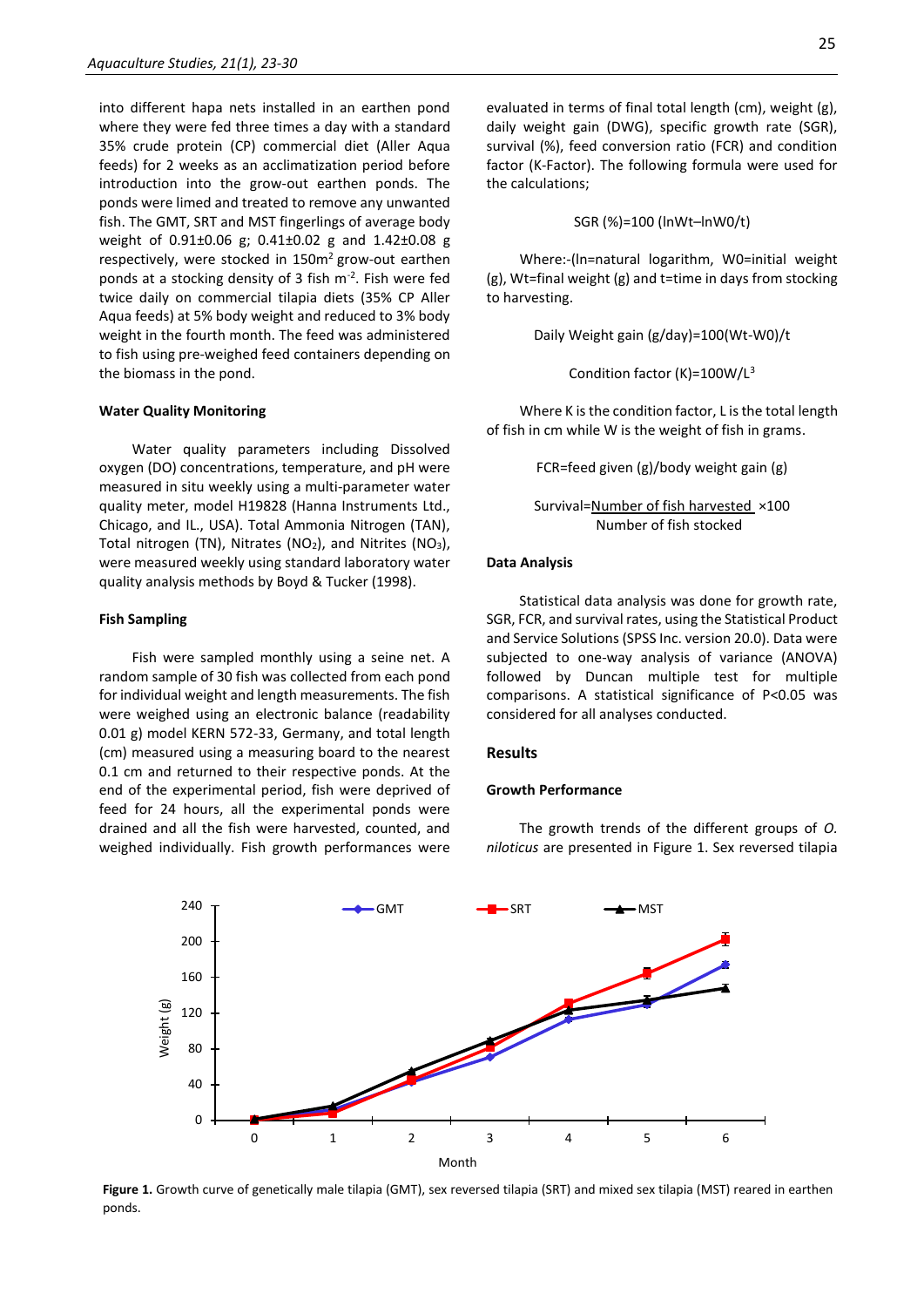(SRT) had significantly higher growth compared to the genetically male tilapia (GMT) and the mixed sex tilapia (MST). The sex-reversed tilapia achieved a final average weight of 202.82±7.30 g. The lowest final mean body weight (148.06±4.60 g) was recorded in MST (Table 1). Generally, the low growth of the fish in all the treatments could be attributed to the low temperatures exhibited in August and September (temperature of an average of 22°C). The growth performance of the different groups of *O. niloticus* under the study is shown in Table 1. Highest SGR and DWG were recorded in the SRT followed by the GMT. There was a significant difference in the final body weight, SGR, FCR, and DWG among the treatment (P<0.001). The FCR was lower in SRT but was not significantly different from GMT while MST had significantly higher FCR (P<0.001).

Fulton's condition factors were 1.74±0.01, 1.81±0.02, 1.78±0.01 for GMT, SRT and MST respectively. This demonstrates that the condition factors of all the fish were above 1 and were significantly different between the treatments with SRT having the highest condition factor (P<0.05). Length Weight Relationships (LWR) analysis indicated that the regression slope *b* of the different fish were 3.11 for GMT, 3.11 for SRT and 3.06 for MST and were ≥3 with an *R <sup>2</sup>*value of 1.00, 0.99 and 0. 98; for GMT, SRT and MST respectively (Figure 2). Compared to the GMT and the MST, the proportion of males to females was significantly higher in SRT (P<0.05). MST had the lowest male to female ratio value of 56.66%. The percent survival of fish in all the groups was between 67.22 to 77.11%. The highest survival was recorded in MST (74.11%) followed by GMT (67.22%) while the lowest survival was exhibited in the SRT group (65.22%). However, there was no significant difference on survival between the different groups (P>0.05).

#### **Water Quality Parameters**

The water quality parameters during the experimental period are shown in Table 2. Dissolved oxygen (DO) ranged from 4.31-4.36 mg  $L<sup>1</sup>$ ; temperature, 24.76-25.08°C; pH ,7.70-7.74; Total Ammonia nitrogen (TAN), 0.14-0.16 mg L<sup>-1</sup>; Total nitrogen (TN), 1.58-1.62 mg  $L^{-1}$ ; Nitrates (NO<sub>2</sub>), 0.01-0.03 mg  $L^{-1}$  and Nitrites  $(NO<sub>3</sub>)$ , 0.01-0.02 mg L<sup>-1</sup>. The recorded water quality parameters did not show any significant differences among the treatments (P>0.05).

#### **Discussion**

The main objective of this study was to evaluate the growth performance of genetically male tilapia (GMT) to hormonally sex-reversed male tilapia (SRT) and mixed-sex tilapia (MST) reared in earthen ponds in Sagana, Kenya. At the end of 180 days of the experiment, all the tilapia groups had different final mean weight (FMW), specific growth rate (SGR), and daily weight gain (DWG). The SRT group exhibited higher final body weight, SGR, and DWG than the GMT and MST groups. These results contradict those of Islam *et al*. (2015) and Mair *et al*. (1995) in which the GMT had the highest mean average weight at the end of 105 days of the experiment. Mixed sex tilapia recorded a lower growth performance because of a higher proportion of females than the other monosex groups. This is attributed to the fact that female tilapia spend more energy in egg production and mouth-brooding hence exhibiting a lower growth rate compared to the males as posited by Chakraborty *et al*. (2011).

The results of the present study are similar to studies of Mbiru *et al*. (2016) who reported that sexreversed tilapia attained greater final weight compared to mixed-sex tilapia in Tanzania. Although many scientists have recorded the lack of a significant difference in growth between sex-reversed males and genetic male tilapia (Phelps & Popma, 2000), the present study indicates that SRT had a significantly higher growth rate compared to MST confirming the findings of Mateen & Ahmed (2007) and Chakraborty & Banerjee (2012). The higher growth rate of SRT is a result of anabolic and androgenic impacts of 17 αmethyltestosterone hormone which advances male sexual traits in *O. niloticus* while simultaneously

**Table 1.** Growth parameters for genetically male tilapia (GMT), sex reversed tilapia (SRT) and mixed sex tilapia (MST) reared in earthen ponds

| Parameter                         | Treatments                   |                               |                              |         |         |
|-----------------------------------|------------------------------|-------------------------------|------------------------------|---------|---------|
|                                   | <b>GMT</b>                   | <b>SRT</b>                    | <b>MST</b>                   | F-value | p-value |
| Initial length (cm fish $^{-1}$ ) | $3.75 \pm 0.09$ <sup>a</sup> | $3.08 \pm 0.04^b$             | $4.50 \pm 0.10$ <sup>c</sup> | 72.78   | < 0.001 |
| Initial weight (g fish $-1$ )     | $0.91 \pm 0.06$ <sup>a</sup> | $0.41 \pm 0.02^b$             | $1.42 \pm 0.08$ c            | 70.83   | < 0.001 |
| Final length (cm fish $^{-1}$ )   | $21.44 \pm 0.16^a$           | 21.88±0.30 <sup>a</sup>       | $20.60 \pm 0.23^b$           | 7.41    | 0.01    |
| Final weight (g fish $^{-1}$ )    | 174.34±3.71ª                 | $202.82 \pm 7.30^b$           | 148.06±4.60c                 | 25.51   | < 0.001 |
| SGR $(\%$ day $^{-1})$            | $2.62 \pm 0.03$ <sup>a</sup> | $2.96 \pm 0.02^b$             | $2.27 \pm 0.02$ <sup>c</sup> | 174.09  | < 0.001 |
| <b>DWG</b>                        | $0.83 \pm 0.02$ <sup>a</sup> | $0.96 \pm 0.03^b$             | $0.70 \pm 0.02$ c            | 26.76   | < 0.001 |
| <b>FCR</b>                        | $2.44 \pm 06^a$              | $2.33 \pm 0.10^a$             | $3.26 \pm 0.10$ <sup>c</sup> | 31.80   | < 0.001 |
| Condition Factor (K)              | $1.74 \pm 0.01$ <sup>a</sup> | $1.81 \pm 0.02^b$             | $1.78 \pm 0.01^b$            | 6.09    | 0.002   |
| % Survival                        | $67.22 + 9.72$ <sup>a</sup>  | $65.22 \pm 2.94$ <sup>a</sup> | 74.11±4.73ª                  | 5.05    | 0.627   |
| % Males                           | $81.94 \pm 1.10^a$           | $94.45 \pm 1.36^b$            | 56.66±4.41 <sup>c</sup>      | 62.99   | < 0.001 |

\*Values are Mean ± S.E of three replicates. Means having the same letter in the same row are not significantly different at P<0.05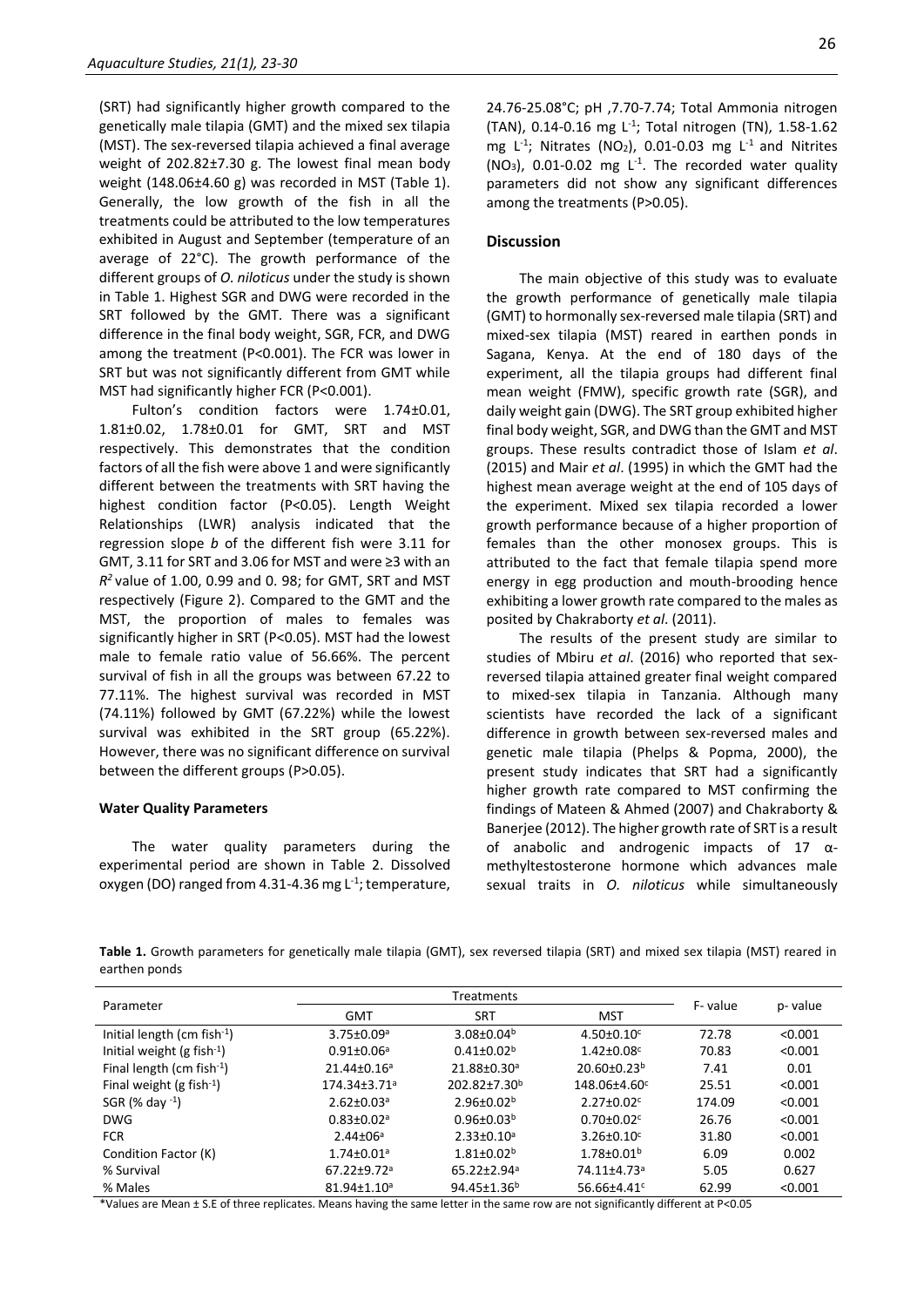

Figure 2. Length Weight relationship of (a) genetically male tilapia (GMT), (b) sex reversed tilapia (SRT), and (c) mixed sex tilapia (MST) reared in earthen ponds.

**Table 2.** Water quality parameters for genetically male tilapia (GMT), sex reversed tilapia (SRT) and mixed sex tilapia (MST) reared in earthen ponds

| Parameter                       | Treatments                   |                              |                              |  |  |
|---------------------------------|------------------------------|------------------------------|------------------------------|--|--|
|                                 | GMT                          | SRT                          | MST                          |  |  |
| Dissolved oxygen (mg $L^{-1}$ ) | $4.36 \pm 0.24$ <sup>a</sup> | $4.35 \pm 0.23$ <sup>a</sup> | $4.31 \pm 0.22$ <sup>a</sup> |  |  |
| Temperature (°C)                | 25.08±0.38 <sup>a</sup>      | 24.80±0.25 <sup>a</sup>      | 24.76±0.34 <sup>a</sup>      |  |  |
| рH                              | $7.74 \pm 0.07$ <sup>a</sup> | $7.66 \pm 0.08$ <sup>a</sup> | $7.70 \pm 0.60$ <sup>a</sup> |  |  |
| TAN (mg $L^{-1}$ )              | $0.16 \pm 0.02$ <sup>a</sup> | $0.14 \pm 0.02$ <sup>a</sup> | $0.15 \pm 0.02$ <sup>a</sup> |  |  |
| TN (mg $L^{-1}$ )               | $1.62 \pm 0.19$ <sup>a</sup> | $1.62 \pm 0.17$ <sup>a</sup> | $1.58 \pm 0.17$ <sup>a</sup> |  |  |
| TP (mg $L^{-1}$ )               | $0.39 \pm 0.01$ <sup>a</sup> | $0.37 \pm 0.11$ <sup>a</sup> | $0.36 \pm 0.11$ <sup>a</sup> |  |  |
| Nitrates (mg $L^{-1}$ )         | $0.03 \pm 0.00$ <sup>a</sup> | $0.02 \pm 0.00$ <sup>a</sup> | $0.01 \pm 0.00$ <sup>a</sup> |  |  |
| Nitrites (mg $L^{-1}$ )         | $0.01 \pm 0.00$ <sup>a</sup> | $0.01 \pm 0.00$ <sup>a</sup> | $0.02 \pm 0.00$ <sup>a</sup> |  |  |

\*Values are Mean ± S.E of three replicates. Means having the same letter in the same row are not significantly different at P<0.05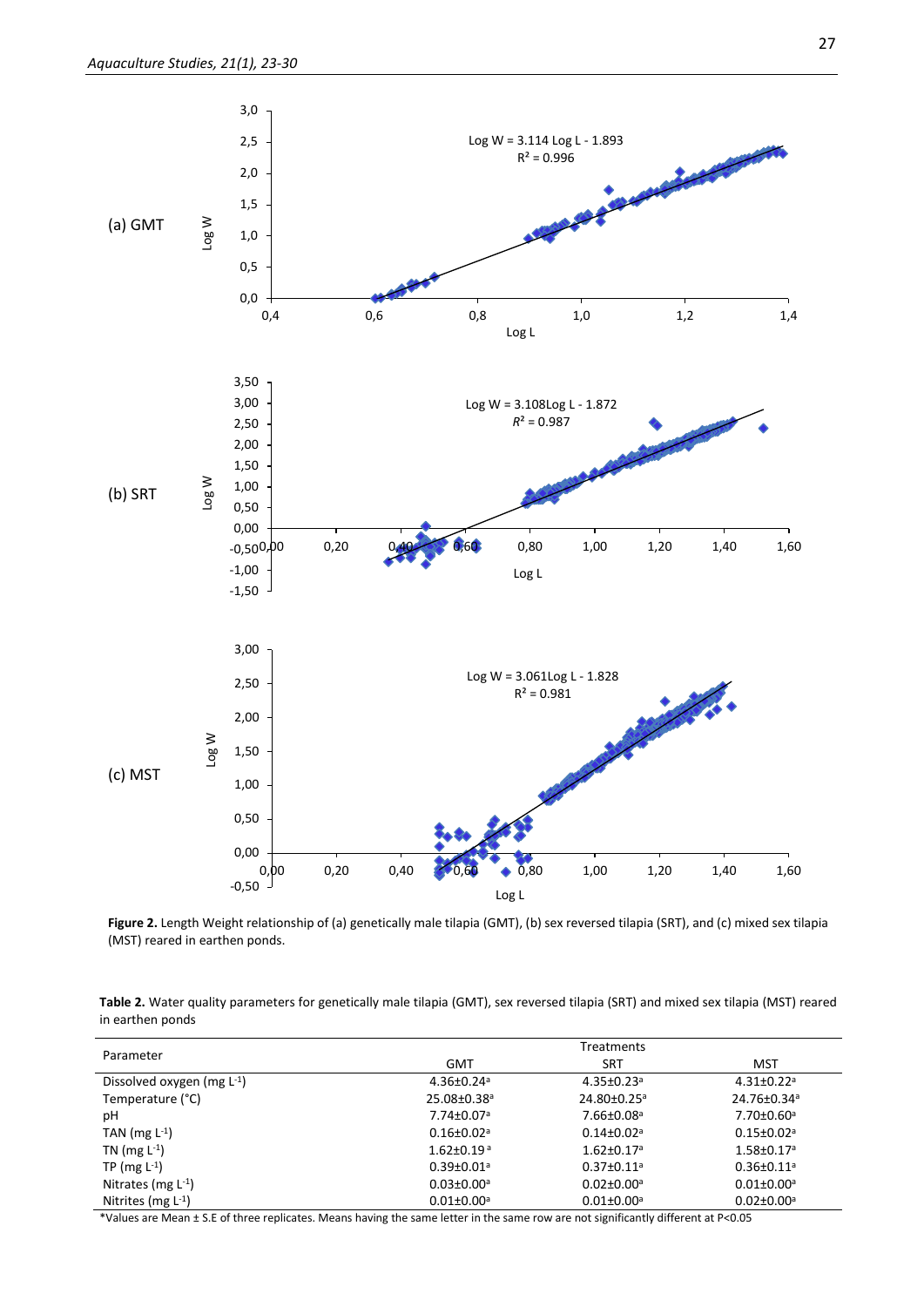promoting the growth of muscles (Khalil *et al.*, 2011; El-Greisy & El-Gamal, 2012). SRT achieved greater mean individual weight and length than the other groups and could be attributed to low energy expedited during courtship by males (Adamneh, 2013; Githukia *et al.,* 2015). Moreover, several studies indicated that testosterone produces muscle hypertrophy by increasing muscle protein synthesis (Bhasin *et al*., 2001).

Feed conversion ratio (FCR) is an important economic indicator of how efficiently fish utilizes feed thereby reducing wastage. The lowest FCR (2.33±0.1 and 2.44±0.6) was observed in the MST and GMT respectively. The FCR observed in all-male groups was significantly lower than the MST group (3.26±0.10). This is explained by the effect of sexual maturity where the female stops feeding during mouth brooding leaving uneaten feeds hence the suppressed growth in MST which has a higher proportion of females (Mair *et al.,* 1995). Lower FCRs have been previously recorded in monosex tilapia by Islam *et al*. (2015) and Toguyeni *et al.* (1997) confirming the trend of monosex tilapia exhibiting better FCR than mixed-sex tilapia. The FCR in the current study was directly related to the proportion of males in the experimental groups. However, the low temperature recorded during the study could also have contributed to low feed intake hence the high FCR in the fish in all the experimental groups.

In the present study, the survival rate of *O. niloticus* was comparatively low (below 75%) during the study period. There was no significant difference amongst the experimental groups. However, the MST treatment exhibited the highest survival and could be attributed to the sizes at stocking. The MST was stocked at a bigger size compared to the SRT and GMT thereby giving them the advantage of surviving during the early stages of grow-out (Sogard, 1997). In previous studies by Mamun *et al.* (2016) and Islam *et al*. (2015), the survival rates were above (90%) which was higher compared to the present study perhaps due to limited control of the environmental conditions in the earthen ponds compared to indoor tanks. The fish were affected by the low temperatures recorded throughout the culture period affecting the survival. Survival rates higher than 85% were also recorded for SRT and GMT reared in tanks by Mbiru *et al*. (2016).

The Length Weight Relationship (LWR) during the culture period indicates that GMT and SRT had isometric growth, which is the ideal growth as recommended by Froese (2006). Condition factor is an indicator of the health condition and well-being of fish in their natural environment. According to Froese (2006), studying fish health condition using condition factor presumes that fish with higher condition factor values are in a better state. SRT had the highest condition factor 1.81±0.02 followed by MST 1.78±0.01 and finally GMT 1.74±0.01. The condition factor in all groups was higher than the ones recorded in SRT (1.46) and GMT (1.43) by Mbiru *et al*. (2016). Fish condition factor is a crude measure of the level of energy reserve (i.e. nutritional status) in fish. Reduction in condition factor is a sign of the poor condition of the fish. In this study, there was no significant difference in the condition factor among the treatments but lower condition factor in MST could indicate that the fish were not having a healthy nutritional status due to early maturity, which led to depressed growth.

The proportion of males in SRT was significantly higher than that of GMT. This was contrary to the expectation that the latter would produce a higher proportion of males. The results from this study contradict earlier studies by Beardmore *et al*. (2001) which indicated that genetically male tilapia has a sex rate of 99.58% males compared to 71.6% males in MST, and Kamaruzzaman *et al*. (2009) which had 94.3% of GMT and 71.3% of MST. This could be attributed to a possible inefficiency in the YY male production procedure, which could have led to the unsuccessful YY male production in a given batch, used in the production of the GMT fingerlings.

Water temperature affects the behaviour, growth, food intake, and food conversion of fish hence the determination of optimal temperature is essential in tilapia culture (El-Sayed *et al*., 1996). The growth of the different groups of fish was not significantly affected by the water quality parameters. However, overall water temperature recorded during the culture period was lower than the optimum range of 27-30°C recommended for Nile tilapia in ponds by Boyd & Tucker (1998). The most preferred temperature range for optimal growth of tilapia is 27 to 30°C, while the ideal pH ranges between 6 and 9 (Rakocy, 1989). From this study, the low water temperature could have led to the low growth observed in fish in all the experimental groups.

#### **Conclusion and Recommendation**

The sex-reversed Nile tilapia grew better than the other tilapia groups and had a low FCR, which indicates that the sex-reversed tilapia is more viable for pond aquaculture compared to the genetically male tilapia and the mixed-sex tilapia. The sex-reversed tilapia used less feed to grow and attained the market size faster than the other tilapia groups in this study. The results of this study indicate that sex reversal is a highly promising technology for application in the production of monosex Nile tilapia in Kenya and can result in substantial yields since it is highly adaptable to different agro-ecological zones. It is recommended that the performance of the genetically male tilapia from YY technology be further evaluated in other on-farm environments and culture systems to determine its performance.

#### **Acknowledgement**

Kenya Marine and Fisheries Research Institute, Kenya provided the funds and logistics for this study.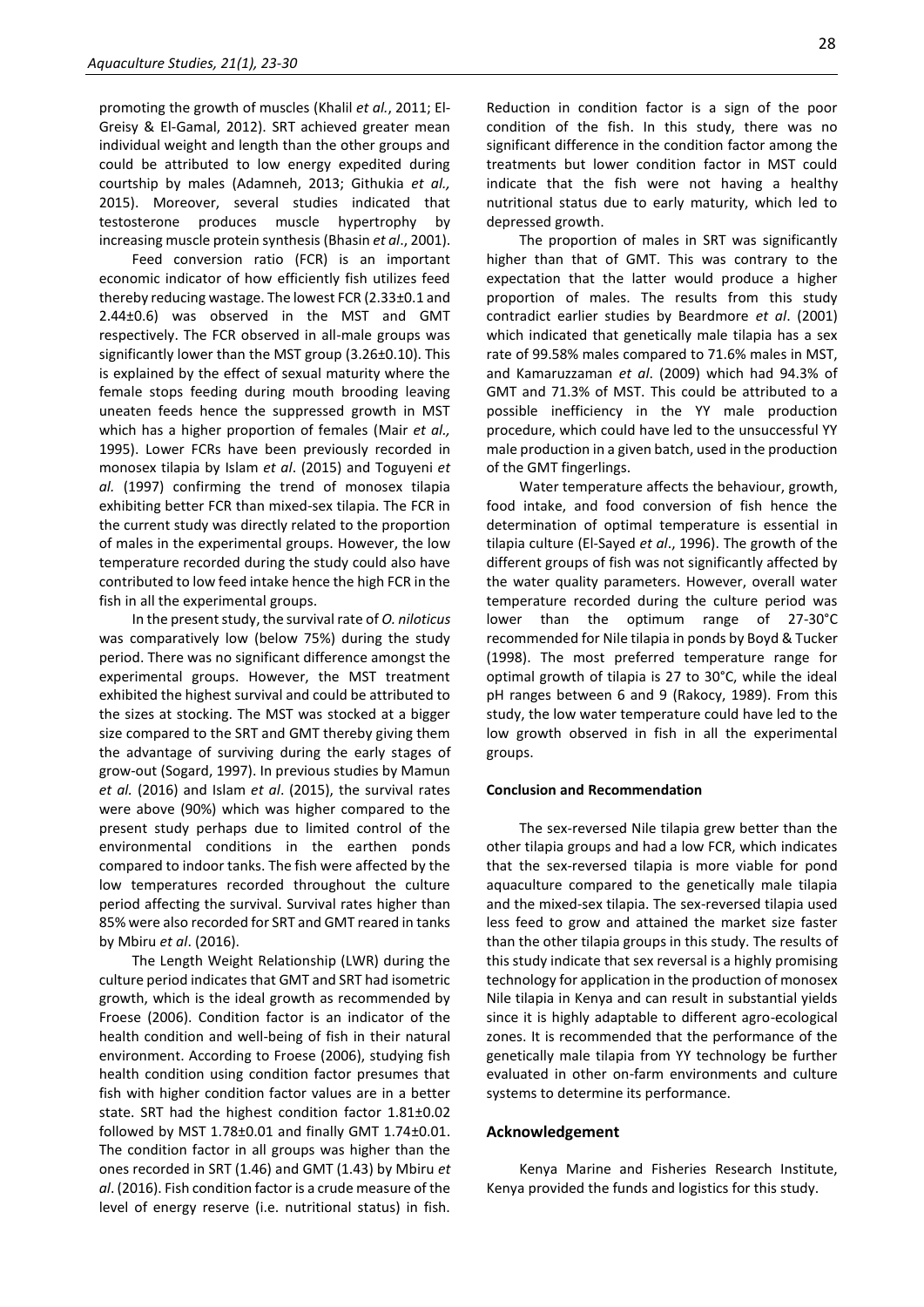#### **References**

- Adamneh, D. (2013). Comparative growth performance of monosex and mixed sex Nile tilapia (*Oreochromis niloticus* L.) in pond culture system at Sebeta, Ethiopia. *International Journal of Aquaculture*, 3(7), 30–34. https://doi.org/10.5376/ija.2013.03.0007
- Allison, E. H. (2011). Aquaculture, fisheries, poverty and food Security. *WorldFish Center Working Paper*. Penang, Malaysia: WorldFish Center. Retrieved from http://pubs.iclarm.net/resource\_centre/WF\_2971.pdf
- Amoussou, T. O., Abdou Karim, I. Y., Dayo, G. K., Kareem, N., Toko, I. I., Chikou, A., & Toguyéni, A. (2019). An insight into advances in fisheries biology, genetics and genomics of African tilapia species of interest in aquaculture. *Aquaculture Reports*, 14, 100188.
	- https://doi.org/10.1016/j.aqrep.2019.100188
- Ansah, Y. B., Frimpong, E. A., & Hallerman, E. M. (2014). Genetically-improved tilapia strains in Africa: Potential benefits and negative impacts. *Sustainability*, 6(6), 3697–3721.

https://doi.org/https://doi.org/10.3390/su6063697

- Azaza, M. S., Dhraïef, M. N., & Kraïem, M. M. (2008). Effects of water temperature on growth and sex ratio of juvenile Nile tilapia, *Oreochromis niloticus* (Linnaeus) reared in geothermal waters in southern Tunisia. *Journal of Thermal Biology*, 33(2), 98–105. https://doi.org/10.1016/j.jtherbio.2007.05.007
- Beardmore, J., Mair, G., & Lewis, R. (2001). Monosex male production in finfish as exemplified by tilapia: applications, problems, and prospects. *Aquaculture*, 197(1–4), 283–301. https://doi.org/10.1016/S0044- 8486(01)00590-7
- Béné, C., Arthur, R., Norbury, H., Allison, E. H., Beveridge, M., Bush, S., Campling, L., Leschen, W., Little, D., Squires, D., Thilsted, S. H., Troell, M., & Williams, M. (2016). Contribution of fisheries and aquaculture to food security and poverty reduction: Assessing the current evidence. *World Development*, 79, 177–196. https://doi.org/10.1016/j.worlddev.2015.11.007
- Bhasin, S., Woodhouse, L., & Storer, T. (2001). Proof of the effect of testosterone on skeletal muscle. *Journal of Endocrinology*, 170(1), 27–38.
	- https://doi.org/10.1677/joe.0.1700027
- Boyd, C. E., & Tucker, C. S. (1998). Pond Aquaculture Water Quality Management. Boston, MA: Springer US. https://doi.org/10.1007/978-1-4615-5407-3
- Celik, I., Guner, Y., & Celik, P. (2011). Effect of orally administered 17α-Methyltestosterone at different doses on the sex reversal of the Nile tilapia (*Oreochromis niloticus*, Linneaus 1758). *Journal of Animal and Veterinary Advances*, 10(7), 853–857. https://doi.org/10.3923/javaa.2011.853.857
- Chakraborty, S. B., Mazumdar, D., Chatterji, U., & Banerjee, S. (2011). Growth of mixed sex and monosex Nile tilapia in different culture systems. *Turkish Journal of Fisheries and Aquatic Sciences*, 11(1), 133–140. https://doi.org/10.4194/trjfas.2011.0117
- Chakraborty, S. B., & Banerjee, S. (2012). Comparative growth performance of mixed-sex and monosex Nile tilapia at various stocking densities during cage culture. *Recent Research in Science and Technology* 2012, 4(11), 46–50.
- Charo-Karisa, H., Komen, H., Rezk, M. A., Ponzoni, R. W., van Arendonk, J. A. M., & Bovenhuis, H. (2006). Heritability estimates and response to selection for growth of Nile

tilapia (*Oreochromis niloticus*) in low-input earthen ponds. *Aquaculture*, 261(2), 479–486.

- https://doi.org/10.1016/j.aquaculture.2006.07.007
- Chen, J., Fan, Z., Tan, D., Jiang, D., & Wang, D. (2018). A review of genetic advances related to sex control and manipulation in tilapia. *Journal of the World Aquaculture Society*, 49(2), 277–291. https://doi.org/10.1111/jwas.12479
- Chu, L., Phillips, M. J., Chan, C. Y., Tran, N., Kefi, A. S., & Genschick, S. (2018). Fish supply and demand for food security in Sub-Saharan Africa: An analysis of the Zambian fish sector. *Marine Policy*, 99, 343–350. https://doi.org/10.1016/j.marpol.2018.11.009
- El-Greisy, Z. A., & El-Gamal, A. E. (2012). Monosex production of tilapia, *Oreochromis niloticus* using different doses of 17α-methyltestosterone with respect to the degree of sex stability after one year of treatment*. Egyptian Journal of Aquatic Research*, 38(1), 59–66. https://doi.org/10.1016/j.ejar.2012.08.005
- El-Sayed, A.-F. M., El-Ghobashy, A., & Al-Amoudi, M. (1996). Effects of pond depth and water temperature on the growth, mortality and body composition of Nile tilapia, *Oreochromis niloticus* (L.). *Aquaculture Research*, 27(9), 681–687.

https://doi.org/10.1046/j.1365-2109.1996.00776.x

- FAO. (2018). The state of world fisheries and aquaculture 2018 - Meeting the sustainable development goals. Rome, Italy: FAO, Fisheries Department. Retrieved from www.fao.org/documents/card/en/c/I9540EN
- Fitzsimmons, K. M. (2000). Tilapia: the most important aquaculture species of the 21st century. In Proceedings from the Fifth International Symposium on Tilapia Aquaculture (pp. 3–8). Rio de Janeiro, Brazil.
- Froese, R. (2006). Cube law, condition factor and weightlength relationships: history, meta-analysis and recommendations*. Journal of Applied Ichthyology*, 22(4), 241–253.

https://doi.org/10.1111/j.1439-0426.2006.00805.x

- Githukia, C. M., Ogello, E. O., Kembenya, E. M., Achieng, A. O., Obiero, K. O., & Munguti, J. M. (2015). Comparative growth performance of male monosex and mixed sex Nile tilapia (*Oreochromis niloticus* L.) reared in earthen ponds. *Croatian Journal of Fisheries*, 73(1), 20–25. https://doi.org/10.14798/73.1.788
- Islam, Z. M., Sarder, R. I., & Akhand, R. I. (2015). Growth performance of genetically male tilapia derived from YY male, sex reversed male tilapia and mixed sex tilapia of *Oreochromis niloticus* in earthen pond aquaculture system in Bangladesh. International Journal of Fisheries and Aquatic Studies, 2(3), 186–191. Retrieved from http://www.fisheriesjournal.com/vol2issue3/Pdf/47.1.p df
- Kamaruzzaman, N., Nguyen, N. H., Hamzah, A., & Ponzoni, R. W. (2009). Growth performance of mixed sex, hormonally sex reversed and progeny of YY male tilapia of the GIFT strain, *Oreochromis niloticus*. *Aquaculture Research*, 40(6), 720–728.

https://doi.org/10.1111/j.1365-2109.2008.02152.x

Khalil, W. K. B., Hasheesh, W. S., Marie, M. A. S., Abbas, H. H., & Zahran, E. A. (2011). Assessment of the impact of the 17α-methyltestosterone hormone on growth, hormone concentration, molecular and histopathological changes in muscles and testis of Nile tilapia, *Oreochromis niloticus*. *Life Science Journal*, 8(3), 329–343.